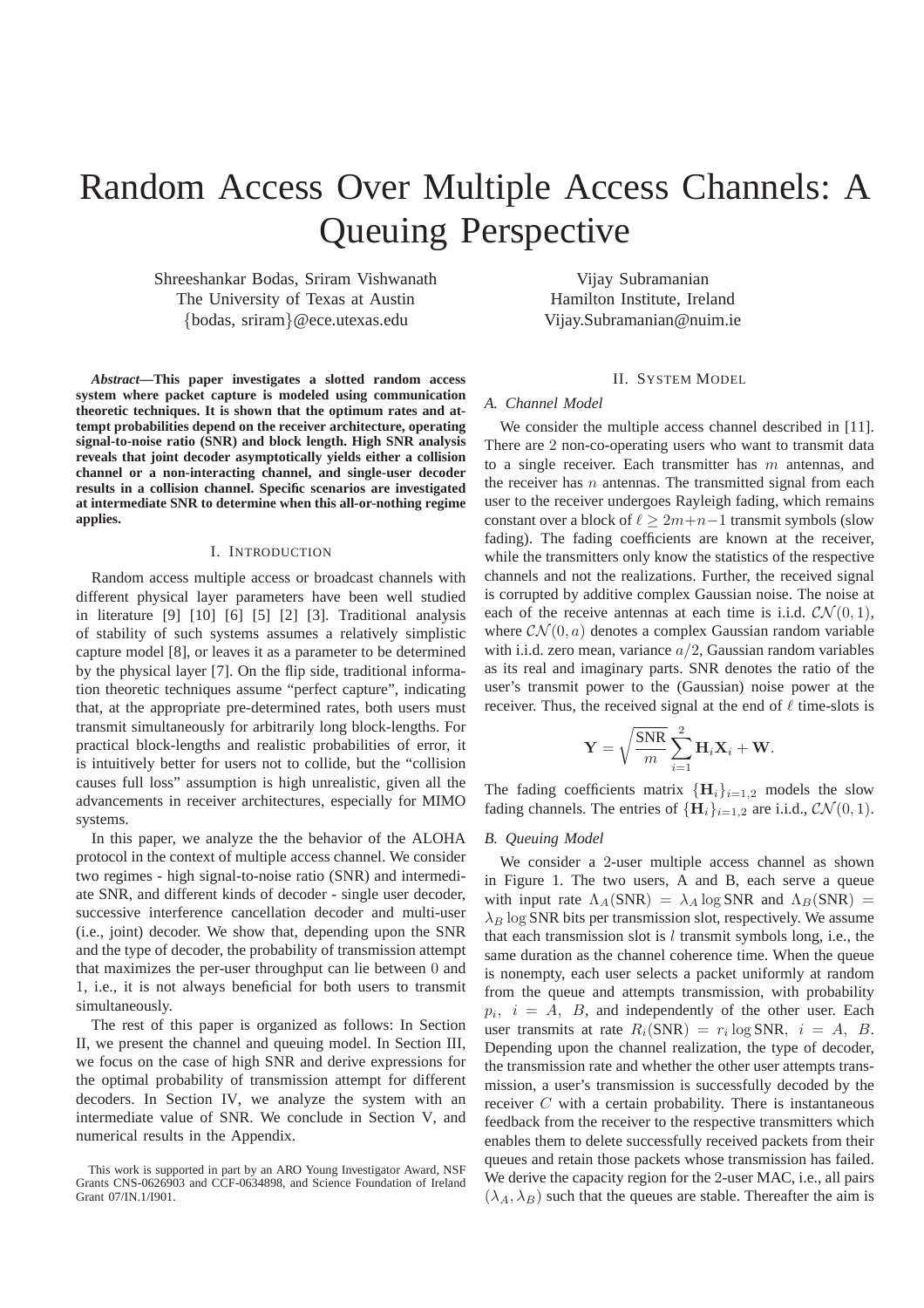to obtain the value of the attempt probabilities  $p_i$ ,  $i = A$ , B for the max-min fair operating point ([1], Section 4.2). We study the system in the following regimes:

- High SNR, joint (optimal) decoder at the receiver,
- High SNR, single user decoder at the receiver,
- High SNR, successive interference cancellation decoder,
- Intermediate value of SNR, single-user decoder at the receiver.

The first two decoders represent the two extremes of possible decoders: one is complex to implement but gives better performance in terms of throughput, while the other is simpler to implement but has poorer throughput. The last two regimes are of interest for practical scenarios.



Fig. 1. The System Model - Multiple Access Channel

## III. THE HIGH SNR REGIME

In order to analyze the system throughput at high values of SNR, we start with a definition and an important result from [11].

**Definition 1.** *A scheme* {C(*SNR*)} *is said to achieve spatial multiplexing gain* r *and diversity gain* d *if the data rate*  $R(SNR)$  *and the average probability of error*  $P_e(SNR)$  *satisfy* 

> R(*SNR*)  $\frac{1}{\log SNR} \geq r,$

*and*

$$
\lim_{SNR \to \infty} \frac{\log P_e(SNR)}{\log SNR} \le -d.
$$

lim *SNR*→∞

**Fact 1:** ([12], Thm. 2) For a point-to-point channel with blocklength  $\ell \geq m+n-1$ , the optimal diversity-multiplexing tradeoff curve  $(r, d^*(r))$  is given by the piecewise linear function joining the points  $(k,(m-k)(n-k))$ ,  $1 \leq k \leq \min(m,n)$ . **Fact 2:** ([11], Thm. 3) For a multiple access channel with K users and block-length  $\ell \geq Km + n - 1$ , when all the users transmit at the same rate  $r$  (symmetric case), the optimal diversity function  $d^*_{sym}(r)$  is given by

$$
d_{sym}^*(r) = \begin{cases} d_{m,n}^*(r), & r \le \min(m, \frac{n}{K+1}), \\ d_{Km,n}^*(Kr), & r \ge \min(m, \frac{n}{K+1}), \end{cases}
$$

where  $d_{m,n}^*(r)$  denotes the optimal diversity function for a point-to-point channel with  $m$  transmit antennas and  $n$  receive antennas. Instead if the users transmit at rates  $r_k$ ,  $k =$  $1, 2, \ldots, K$ , then the maximum diversity achieved is given by

$$
d^*(r_1, r_2, \dots, r_K) = \min_{S \subseteq \{1, 2, \dots, K\}: S \neq \emptyset} d^*_{|S|m,n} \left( \sum_{k \in S} r_k \right),
$$

where  $|\cdot|$  for a set denotes the number of elements in the set.

## *A. Capacity Region and Max-Min Fair Solution*

As mentioned earlier when the queue is nonempty, each user selects a packet uniformly at random from the queue and attempts transmission, with probability  $p_i$ ,  $i = A, B$ , and independently of the other user; and each user transmits at rate  $R_i(SNR) = r_i \log SNR$ ,  $i = A$ , B. Let  $P_e(\tilde{R}_A(SNR), \tilde{R}_B(SNR))$  denote the probability of decoding error when users transmit at rate  $\tilde{R}_A(SNR)$  and  $\tilde{R}_B(SNR)$ , respectively at the given value of SNR; the transmission model implies that  $\tilde{R}_i(SNR) \in \{0, R_i(SNR)\}, i = A, B$ . In the high SNR regime we will also denote the probability of error by  $1_{[d(\tilde{r}_A, \tilde{r}_B)=0]}$  where  $d(\tilde{r}_A, \tilde{r}_B)$  is the diversity gain for transmitting at rates  $\tilde{R}_i(SNR) = \tilde{r}_i \log SNR$  and  $\tilde{r}_i \in \{0, r_i\}$ for  $i = A$ , B in the system considered.

Our model falls in the general class of models analyzed by Navare, Mergen and Tong [7] and the system capacity region for transmission probability pair  $(p_A, p_B)$  can be written as

$$
\mathcal{R}^{\text{SNR}}(R_A(\text{SNR}), R_B(\text{SNR}), p_A, p_B) = \alpha \cup \beta,
$$

where

$$
\alpha = \mathcal{R}_1^{\text{SNR}}(R_A(\text{SNR}), R_B(\text{SNR}), p_A, p_B),
$$
  

$$
\beta = \mathcal{R}_2^{\text{SNR}}(R_A(\text{SNR}), R_B(\text{SNR}), p_A, p_B).
$$

Here,  $\mathcal{R}_1^{\text{SNR}}(R_A(\text{SNR}), R_B(\text{SNR}), p_A, p_B)$  is the set of  $(\Lambda_A(SNR), \Lambda_B(SNR))$  pairs in  $\Re^2_+$  that satisfy

$$
\Lambda_B(\text{SNR}) \nR_B(\text{SNR}) [p_B(1 - p_A)(1 - P_e(0, R_B(\text{SNR})))\n+ p_B p_A(1 - P_e(R_A(\text{SNR}), r_B(\text{SNR})))]=: \bar{R}_B(\text{SNR}),
$$
\n
$$
\Lambda_A(\text{SNR}) \nR_A(\text{SNR}) [p_A \left(1 - \frac{\Lambda_B(\text{SNR})}{\bar{R}_B(\text{SNR})}\right) (1 - P_e(R_A(\text{SNR}), 0))\n+ \frac{\Lambda_B(\text{SNR})}{\bar{R}_B(\text{SNR})} p_A(1 - p_B)(1 - P_e(R_A(\text{SNR}), 0))\n+ \frac{\Lambda_B(\text{SNR})}{\bar{R}_B(\text{SNR})} p_A p_B(1 - P_e(R_A(\text{SNR}), R_B(\text{SNR})))
$$
\n(1)

and  $\mathcal{R}_2^{\text{SNR}}(R_A(\text{SNR}), R_B(\text{SNR}), p_A, p_B)$  is the set of  $(\Lambda_A(SNR), \Lambda_B(SNR))$  pairs in  $\Re^2_+$  that satisfy

$$
\Lambda_A(\text{SNR}) \nR_A(\text{SNR}) [p_A(1 - p_B)(1 - P_e(R_A(\text{SNR}), 0))\n+ p_A p_B(1 - P_e(R_A(\text{SNR}), R_B(\text{SNR})))] =: \bar{R}_A(\text{SNR}),
$$
\n
$$
\Lambda_B(\text{SNR}) \nR_B(\text{SNR}) [p_B\left(1 - \frac{\Lambda_A(\text{SNR})}{\bar{R}_A(\text{SNR})}\right) (1 - P_e(0, R_B(\text{SNR})))\n+ \frac{\Lambda_A(\text{SNR})}{\bar{R}_A(\text{SNR})} p_B(1 - p_A)(1 - P_e(0, R_B(\text{SNR})))\n+ \frac{\Lambda_A(\text{SNR})}{\bar{R}_A(\text{SNR})} p_B p_A(1 - P_e(R_A(\text{SNR}), R_B(\text{SNR})))],
$$
\n(2)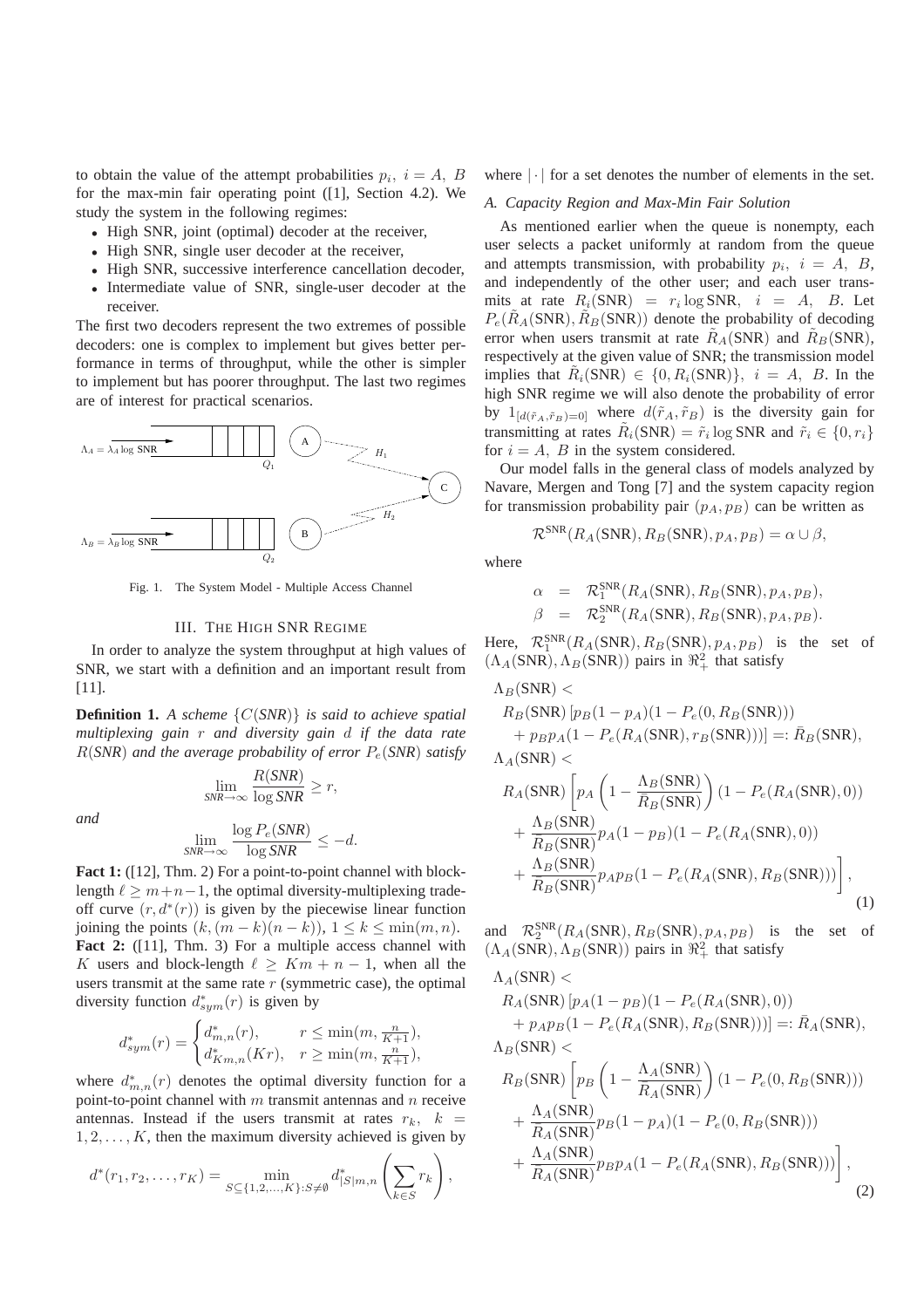and the net capacity region is

$$
\mathcal{R}^{\text{SNR}} = \bigcup_{(R_A(\text{SNR}), R_B(\text{SNR})) \in \Re^2_+} \mathcal{R}^{\text{SNR}}(R_A(\text{SNR}), R_B(\text{SNR})),
$$

where

$$
\mathcal{R}^{\text{SNR}}(R_A(\text{SNR}), R_B(\text{SNR})) =
$$
  

$$
\bigcup_{(p_A, p_B) \in [0,1]^2} \mathcal{R}^{\text{SNR}}(R_A(\text{SNR}), R_B(\text{SNR}), p_A, p_B).
$$

The physical layer particulars impact the capacity region by the characterization of  $P_e(\tilde{R}_A(SNR), \tilde{R}_B(SNR))$ . It is easy to argue from this formulation and the symmetry of the problem that the max-min fair operating point is of equal throughput, i.e.,  $(S^{SNR}(p, R(SNR)), S^{SNR}(p, R(SNR)))$  and is achieved by setting  $p_A = p_B = p$  and  $R_A(SNR) = R_B(SNR) = R(SNR)$ and thereafter maximizing over allowed values of  $p$  and  $R(SNR)$ . From the discussion above we can directly write

$$
S^{\text{SNR}}(p, R(\text{SNR})) =
$$
  
\n
$$
p(1-p) \cdot R(\text{SNR}) \cdot (1 - P_{e1}(R(\text{SNR})))
$$
  
\n
$$
+ p^2 \cdot R(\text{SNR}) \cdot (1 - P_{e2}(R(\text{SNR}))),
$$
\n(3)

where  $P_{e1}(R(SNR)) = P_e(R(SNR), 0) = P_e(0, R(SNR))$ (equality holds by symmetry) and  $P_{e2}(R(SNR))$  $P_e(R(SNR), R(SNR))$ . The first term in the above expression equals the probability that exactly one user attempts transmission, multiplied by the rate of transmission and the probability that the transmission is successfully decoded. The second term considers the case when both users transmit and the probability that the transmission is successfully decoded.

In the high SNR regime, the users can pick  $(R_A(SNR), R_B(SNR)) \approx (r_A, r_B) \log SNR$  and have  $P_e^{\text{SNR}}(\tilde{r}_A, \tilde{r}_B)$  (for all possible values of  $(\tilde{r}_A, \tilde{r}_B)$ ) decay to zero, polynomially in SNR, as long as the diversity achieved for the chosen rate pair is positive, i.e., if  $d^*(\tilde{r}_A, \tilde{r}_B) > 0$ . In this setting,

$$
\mathcal{R}_1^{\text{SNR}}(R_A(\text{SNR}), R_B(\text{SNR}), p_A, p_B) \approx
$$
  

$$
\mathcal{R}_1(r_A, r_B, p_A, p_B) \log \text{SNR},
$$

which is given by the set of  $(\lambda_A, \lambda_B)$  pairs in  $\mathbb{R}^2_+$  that satisfy

$$
\lambda_B < r_B \left[ p_B (1 - p_A) 1_{[d(0, r_B) > 0]} \right] + p_B p_A 1_{[d(r_A, r_B) > 0]} \right] =: \bar{r}_B,
$$
\n
$$
\lambda_A < r_A \left[ p_A \left( 1 - \frac{\lambda_B}{\bar{r}_B} \right) 1_{[d(r_A, 0) > 0]} \right] + \frac{\lambda_B}{\bar{r}_B} p_A (1 - p_B) 1_{[d(r_A, 0) > 0]} + \frac{\lambda_B}{\bar{r}_B} p_A p_B 1_{[d(r_A, r_B) > 0]} \right],
$$
\n
$$
(4)
$$

and

$$
\mathcal{R}_2^{\text{SNR}}(R_A(\text{SNR}), R_B(\text{SNR}), p_A, p_B) \approx
$$
  

$$
\mathcal{R}_2(r_A, r_B, p_A, p_B) \log \text{SNR},
$$

which is given by the set of  $(\lambda_A, \lambda_B)$  pairs in  $\mathbb{R}^2_+$  that satisfy

$$
\lambda_A < r_A \left[ p_A (1 - p_B) 1_{[d(r_A, 0) > 0]} \right] + p_A p_B 1_{[d(r_A, r_B) > 0]} =: \bar{r}_A,
$$
\n
$$
\lambda_B < r_B \left[ p_B \left( 1 - \frac{\lambda_A}{\bar{r}_A} \right) 1_{[d(0, r_B) > 0]} \right] + \frac{\lambda_A}{\bar{r}_A} p_B (1 - p_A) 1_{[d(0, r_B) > 0]} + \frac{\lambda_A}{\bar{r}_A} p_B p_A 1_{[d(r_A, r_B) > 0]} \right], \tag{5}
$$

and the net capacity region  $\mathcal{R}^{SNR} \approx \mathcal{R} \log SNR$  where

$$
\mathcal{R} = \bigcup_{(r_A, r_B) \in \Re^2_+} \mathcal{R}(r_A, r_B),
$$

and

$$
\mathcal{R}(r_A, r_B) = \bigcup_{(p_A, p_B) \in [0,1]^2} \mathcal{R}(p_A, p_B).
$$

In the Appendix, we plot the achievable rate region of the system for a high value of SNR, with different rates and attempt probabilities, *without* assuming that the decoding is error-free when the corresponding diversity is positive.

The physical layer particulars now impact the capacity region by the characterization of  $1_{[d(\tilde{r}_A, \tilde{r}_B) > 0]}$ . It is easy to argue from this formulation and the symmetry of the problem that the max-min fair operating point is of equal throughput, i.e.,  $(S^{SNR}(p, R(SNR)), S^{SNR}(p, R(SNR))) \approx$  $(S(p, r), S(p, r))$  log SNR and is achieved by setting  $p_A =$  $p_B = p$  and  $R_A(SNR) = R_B(SNR) \approx r \log SNR$  and thereafter maximizing over allowed values of  $p$  and  $r$ . The above discussion implies

$$
S(p,r) = p(1-p) \cdot r \cdot 1_{[d_1(r)>0]} (1 - P_{e1}^{\text{SNR}}(r)) + p^2 \cdot r \cdot 1_{[d_2(r)>0]} (1 - P_{e2}^{\text{SNR}}(r)),
$$
 (6)

where  $d_1(r) = d(r, 0) = d(0, r)$  (equality holds by symmetry) and  $d_2(r) = d(r, r)$ .

# *B. The Joint Decoder Case*

**Theorem 1.** *For a given (large) value of SNR and the input rate* Λ*, with the joint decoding of the transmitted messages, the optimal attempt probability for each of the users,*  $p^* \approx 1$ *and transmission rate*  $\approx$  min $(m, n/2)$  log *SNR for each user.* 

*Proof:* Fix a value of  $\Lambda = \lambda \log SNR$  for large, finite SNR, and a rate of transmission  $r \log SNR$  for each of the two users. In order to find out the set of rates  $\lambda$  that can be supported for the given SNR, we calculate the maximum throughput of the system as follows. Let  $d_1^*(r)$  (resp.  $d_2^*(r)$ ) denote the diversity gain for the system when only one (resp. both) users attempt transmission. In other words, for large SNR, the probability of error at the receiver when only one of the users transmits (resp. both transmit) is upper bounded by SNR<sup> $-d_1^*(r)$ </sup> (resp. SNR<sup> $-d_2^*(r)$ </sup>). Hence, from Equation (6)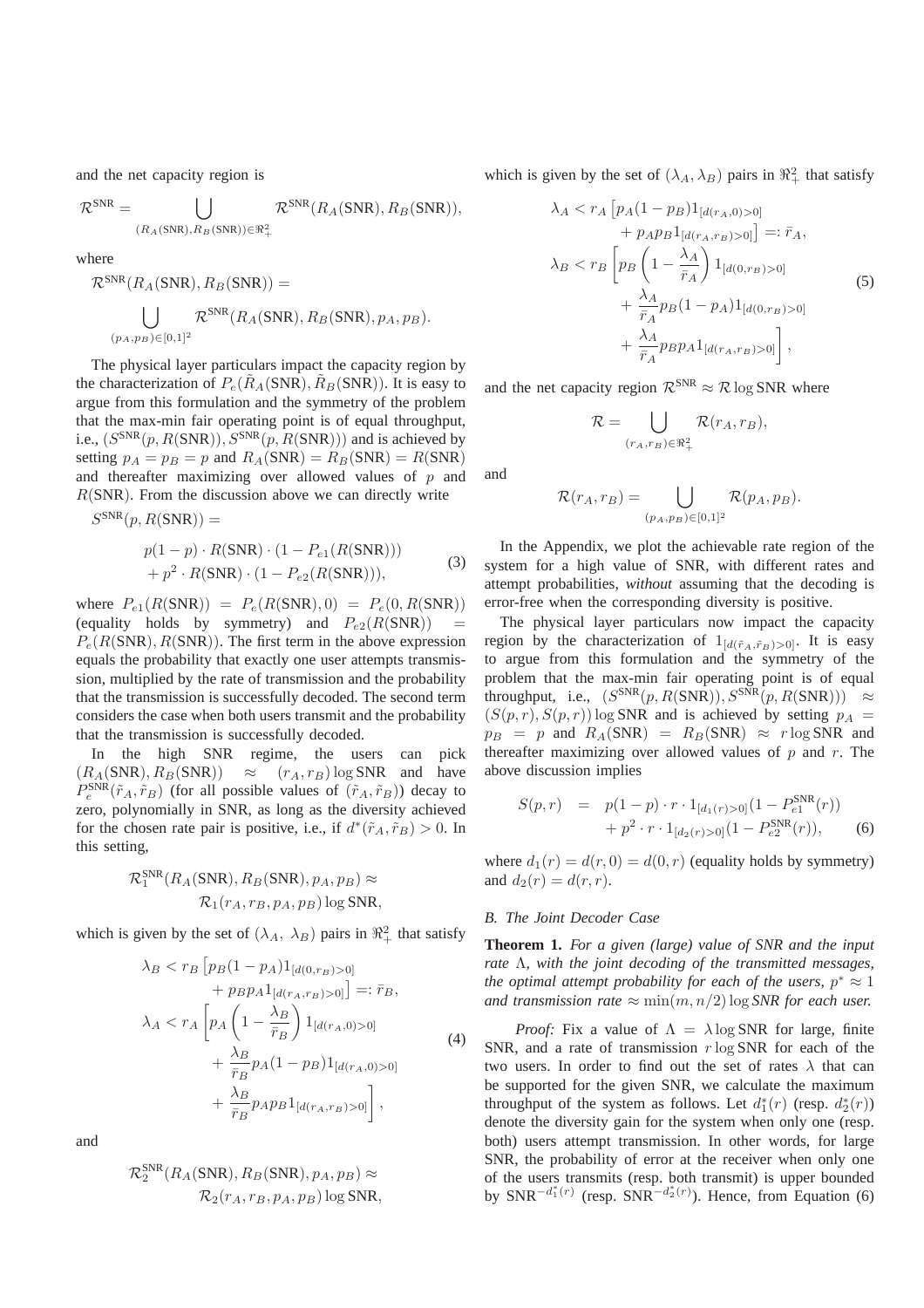for large enough SNR, the throughput of the system can be written as

$$
S = S(p,r) = p(1-p) \cdot r \cdot (1 - SNR^{-d_1^*(r)}) + p^2 \cdot r \cdot (1 - SNR^{-d_2^*(r)}).
$$

Thus,  $S$  is a quadratic function of  $p$ . Maximizing  $S$  with respect to  $p$ , we get

$$
p_0 = \frac{1 - \text{SNR}^{-d_1^*(r)}}{2(\text{SNR}^{-d_2^*(r)} - \text{SNR}^{-d_1^*(r)})},\tag{7}
$$

and the optimum attempt probability, which maximizes the throughput S, is given by

$$
p^* = \begin{cases} p_0, & 0 < p_0 < 1 \\ 1, & \text{otherwise.} \end{cases}
$$

Now, if  $r \ge \min(m, n/2)$  then  $d_2^*(r) = 0$ , implying  $p_0 =$ 1/2, exactly. This gives  $S_{max} = r/4$ , where r can at most be  $\min(m, n)$ . Thus, the maximum throughput per user, if one chooses  $r = \min(m, n) - \epsilon$  for some small  $\epsilon > 0$ , is  $S_{max} \approx \frac{1}{4} \min(m, n).$ 

If  $r = \min(m, n/2) - \epsilon$  for some small  $\epsilon > 0$ , then for large SNR, the denominator of Equation (7) is small, while the numerator is close to 1, implying  $p_0 \gg 1$  and  $p^* = 1$ , with  $S_{max} \approx \min(m, n/2)$ .

In conclusion, since  $2\min(m, n/2) > \frac{1}{4}\min(m, n)$  for all positive integers  $m, n$ , the optimal choices for the transmission rate and the probability of transmission attempt for each user are  $(\min(m, n/2) - \epsilon) \log SNR$  and 1, respectively.

# *C. The Single User Decoder Case*

In this case, the receiver attempts to separately decode the received message according to the codebook of the individual users. In case of a collision (i.e., both users transmitting simultaneously), the effective SNR for each user's message is  $\frac{SNR}{1+SNR} \approx 1$ , for large SNR. This leads to a situation where a collision implies packet loss. At large SNR, the only term in the throughput expression that survives is the first term – corresponding to only one user transmitting and the other remaining silent. (We note that the throughput expression needs to be more general than Equation (6) to include the terms corresponding to the cases when the receiver decodes only one message after the collision. But this effect can be ignored at high SNR.)

**Theorem 2.** *At high SNR and for the case of single user decoder at the receiver, the optimal probability of transmission attempt is close to* 1/2 *and the optimal rate of transmission*  $is min(m, n) log SNR$ .

*Proof:* As before, we find the system throughput as a function of the attempt probability,  $p$ , and each user's rate, s log SNR for  $s > 0$ . From Equation (6), with  $P_{e2} \approx 1$  for large SNR, we get

$$
S=S(r,p)=p(1-p)(1-{\sf SNR}^{-d_1^*(r)})r.
$$

S is maximized at  $p = 1/2$  for any value of r. Hence, the maximum value of the throughput  $(S)$  is attained by choosing  $r = \min(m, n) - \epsilon$  for some  $\epsilon > 0$ , which implies, for large SNR, that SNR<sup> $-d_1^*(r) \approx 0$  and the maximum throughput per</sup> user  $\approx \frac{1}{4} \min(m, n) \log SNR$ , with the optimal probability of transmission attempt  $= 1/2$ .

As expected, the maximum throughput of the system is lower in the case of single decoder than the case of joint decoder.

The above analysis can be readily extended to the case when there are  $K$  non-co-operating users and a single receiver. The system model is almost identical, and the received signal is given by

$$
\mathbf{Y} = \sqrt{\frac{\text{SNR}}{m}} \sum_{i=1}^{K} \mathbf{H}_i \mathbf{X}_i + \mathbf{W}.
$$

We assume that the block length satisfies  $\ell > Km+n-1$ . In the case of single-user decoding of the transmitted messages, we show that the optimal attempt probability for each user tends to  $1/K$  for SNR  $\rightarrow \infty$ , and the maximum throughput per user is  $\approx \frac{1}{K} \left( \frac{K-1}{K} \right)^{K-1} \min(m, n) \log SNR$ .

**Theorem 3.** *For a given (large) value of SNR and the input rate* λ*, with the single-user decoding of the transmitted messages, the optimal attempt probability for each of the users,*  $p^* \approx 1/K$  *and transmission rate*  $\approx \frac{1}{K} \min(m, n) \log SNR$  *for each user.*

*Proof:* The proof of this theorem is very similar to that of Theorem 2. We calculate the system throughput as a function of the attempt probability,  $p$ , and each user's rate,  $r \log SNR$ for  $r > 0$ . Since collision implies loss of all the transmitted packets when SNR is large, the expression for the throughput per user (normalized by log SNR) is

$$
S = S(p,r) = p(1-p)^{K-1}(1 - \text{SNR}^{-d_1^*(r)})r.
$$

S is maximized at  $p = 1/K$  for any value of r. Hence, the maximum value of the throughput  $(S)$  is attained by choosing  $s = \min(m, n) - \epsilon$  for some  $\epsilon > 0$ , which implies, for large SNR, that SNR $^{-d_1^*(r)} \approx 0$  and the maximum throughput per user  $\approx \frac{1}{K}(\frac{K-1}{K})^{K-1} \min(m, n) \log SNR$ .

## *D. Successive Interference Cancellation*

As pointed out by Tse, Viswanath and Zheng in [11], it is possible to achieve a nonzero diversity in the MIMO multiple access channel even when the decoder is not the optimal joint decoder but the successive interference cancellation decoder. With this decoder, the first user's message is decoded treating the other users' interference as noise, its effect is subtracted from the received signal and then the scheme is repeated until all the users' messages are decoded. Failure to decode a user's message at any step will terminate the algorithm, losing all the remaining users' messages. This decoding scheme is better than the single user decoder which, at high SNR, reduces to a collision channel. The performance of this scheme is determined by the first user. From [11], we know that for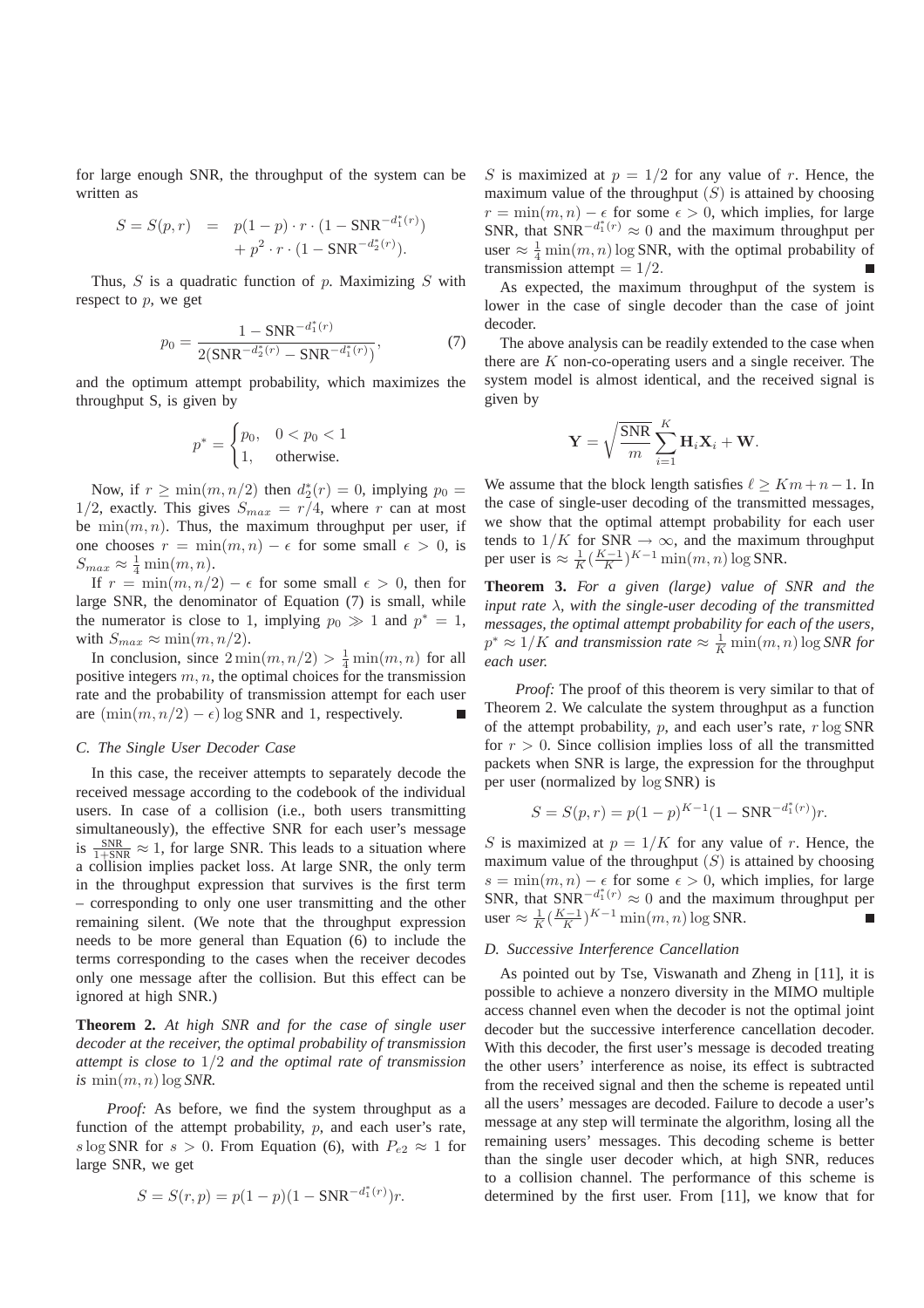$n \geq Km$  and  $\gamma := n - (K - 1)m$ , the probability of error for user 1 at high SNR is given by

$$
P'_{e1}(\text{SNR}) \approx \text{SNR}^{-d_{m,\gamma}^*(r)}.
$$

Conditioned on the fact that the first user's message is successfully decoded, the second user's message is *not* decoded with probability

$$
P'_{e2}(\text{SNR}) \approx \text{SNR}^{-d_{m,\delta}^*(r)},
$$

where  $\delta := n - (K - 2)m$ .

Hence, for a two-user system, where each user transmits at a rate s log SNR, the system throughput can be written as

$$
S_{sys} = 2p(1-p) \cdot r \log SNR \cdot (1 - P_{e1}(SNR)) +
$$
  
\n
$$
p^{2}((1 - P'_{e1})(2 - P'_{e2}(SNR)))r \log SNR.
$$
 (8)

We thus have

$$
\frac{S_{sys}}{\log \text{SNR}} = 2p(1-p)r(1-\text{SNR}^{-d_{m,n}^*(r)}) +
$$
  

$$
p^2r(1-\text{SNR}^{-d_{m,n-m}^*(r)})(2-\text{SNR}^{-d_{m,n}^*(r)}).
$$

**Remark:** We note that  $n \geq 2m$ , implying  $m \leq n-m$ . Hence, the number of transmit antennas is the bottleneck in a sense. At high SNR, the case  $p = 1, r = m - \epsilon$  for some small  $\epsilon > 0$  gives  $S_{sys} = 2m \log SNR$ , while  $p = 1/2, r = m - \epsilon$ gives  $S_{sus} = 0.5m \log SNR$ . However, one needs to take into account the fact that the diversity for single user detection in case of collision is lower than in the joint decoder case. Hence, although the above expression suggests the optimal operating points to be  $(p, r) \approx (1, m)$  for SNR  $\rightarrow \infty$ , the true optimal operating points at a finite (but reasonably large) SNR will lead to a different choice of  $(p, r)$ .

## IV. THE INTERMEDIATE SNR REGIME

Analyzing the maximum throughput of the system for either the joint decoder or single-user decoder for *any* value of SNR is difficult. We focus on the particular case of  $m = 1, n = 2$ , with the single user decoder at the receiver. The transmission scheme considered here is M-QAM. In this case, the received vector is given by

$$
\mathbf{Y} = \sqrt{\text{SNR}} (\mathbf{H}_1 X_1 + \mathbf{H}_2 X_2) + \mathbf{W}.
$$
 (9)

.

Now, the system throughput, as given by Equation (6) is

$$
S = 2p(1-p) \cdot R \cdot (1 - P_{e1}(R)) + 2 \cdot p^2 \cdot R \cdot (1 - P_{e2}(R)).
$$

Here,  $1 - P_{e1}(R)$  is the probability that a single user's transmission is successfully decoded. From [4], Section 9.3.1, we know that the probability of bit-error for M-QAM with AWGN is upper-bounded as

$$
P_b \le 2 \exp\left(-\frac{1.5 \text{SNR}}{M-1}\right)
$$

# **Relation between**  $P_b$  **and**  $P_{e1}$ **:**

If the packet size is  $\ell$  symbols, each packet carries  $\ell \log M$ 

bits. Further, assuming  $P_b$  to be small, we get  $P_{e1} = 1 - (1 (P_b)^{\ell \log M} \approx (\ell \log M) P_b$ , implying

$$
P_{e1} \le 2\ell \log M \exp\left(-\frac{1.5 \text{SNR}}{M-1}\right). \tag{10}
$$

**Analyzing**  $P_{e2}$ :  $P_{e2}$  is the probability that a single user's message is successfully decoded in the event of a collision. The receiver attempts to separately decode the message of each transmitter using maximal ratio combining (MRC), which is optimal decoding ([13], Section 3.6.2). In particular, for decoding the message from user 1, the receiver multiplies the received vector Y with  $\mathbf{H}_1^*$  and, treating interference as noise, decodes the message from user 1 based on the nearest neighbor rule. Assuming  $\theta$  to be the angle between the complex vectors  $H_1$  and  $H_2$  (i.e.,  $\cos \theta = \frac{||\mathbf{H}_1^T \mathbf{H}_2||}{||\mathbf{H}_1|| \cdot ||\mathbf{H}_2||}$ ), the effective SNR seen by the first user is

$$
\begin{array}{rcl} \text{SNR}_{eff} & = & \frac{E(||\mathbf{H}_{1}^{*}\mathbf{H}_{1}||^{2}|X_{1}|^{2})}{E(||\mathbf{H}_{1}^{*}\mathbf{H}_{2}||^{2}|X_{2}|^{2}) + E(||\mathbf{H}_{1}||^{2})E(||\mathbf{W}||^{2})} \\ & = & \frac{\text{SNR} \cdot E(||\mathbf{H}_{1}^{*}\mathbf{H}_{1}||^{2})}{\text{SNR} \cdot E(||\mathbf{H}_{1}||^{2}||\mathbf{H}_{2}||^{2} \cos^{2} \theta) + E(||\mathbf{H}_{1}||^{2})}.\end{array}
$$

The same effective SNR is seen by user 2. We thus get an expression for  $P_{e2}$  similar to Equation (10) with SNR replaced by  $SNR_{eff}$ .

For  $\theta = \pi/2$ , the channel coefficient vectors  $H_1$  and  $H_2$ are orthogonal and there is no loss of SNR for any user. The parameter  $\theta$  is uniformly distributed on  $[0, \pi/2]$  and for each value of  $\theta$ , the effective SNR is given by the above expression. The average throughput is thus a function of  $\theta$ , integrated over the interval  $[0, \pi/2]$  and scaled by the factor  $2/\pi$ . Hence, the optimal attempt probability  $p$  and the constellation size  $M$  (or equivalently, the rate) can be computed numerically, if not in closed form.

## V. CONCLUSION

In this paper, we considered the general diversitymultiplexing trade-off in multiple access channels under different scenarios: high/intermediate SNR, different types of decoders (single user, successive interference cancellation, joint for all users). We derived expressions for the optimal rates and probabilities of transmission for each user under these models. We showed that these rates and probabilities change depending upon the type of decoder and the SNR range, and in particular, the optimal attempt probability can be strictly between 0 and 1.

#### **APPENDIX**

We plot the achievable rate region for two user, high SNR case for different values of transmission rate and the probabilities of attempt. Our set up has  $SNR = 20$  dB,  $m = 3$ transmit antennas and  $n = 4$  receive antennas. The achievable region is in general non-convex.

As seen from the plots, when operating near the maximum possible multiplexing gain (3, in this case), the input rate a user can support is heavily dependent on the other user's input rate. The system has maximum throughput when effectively